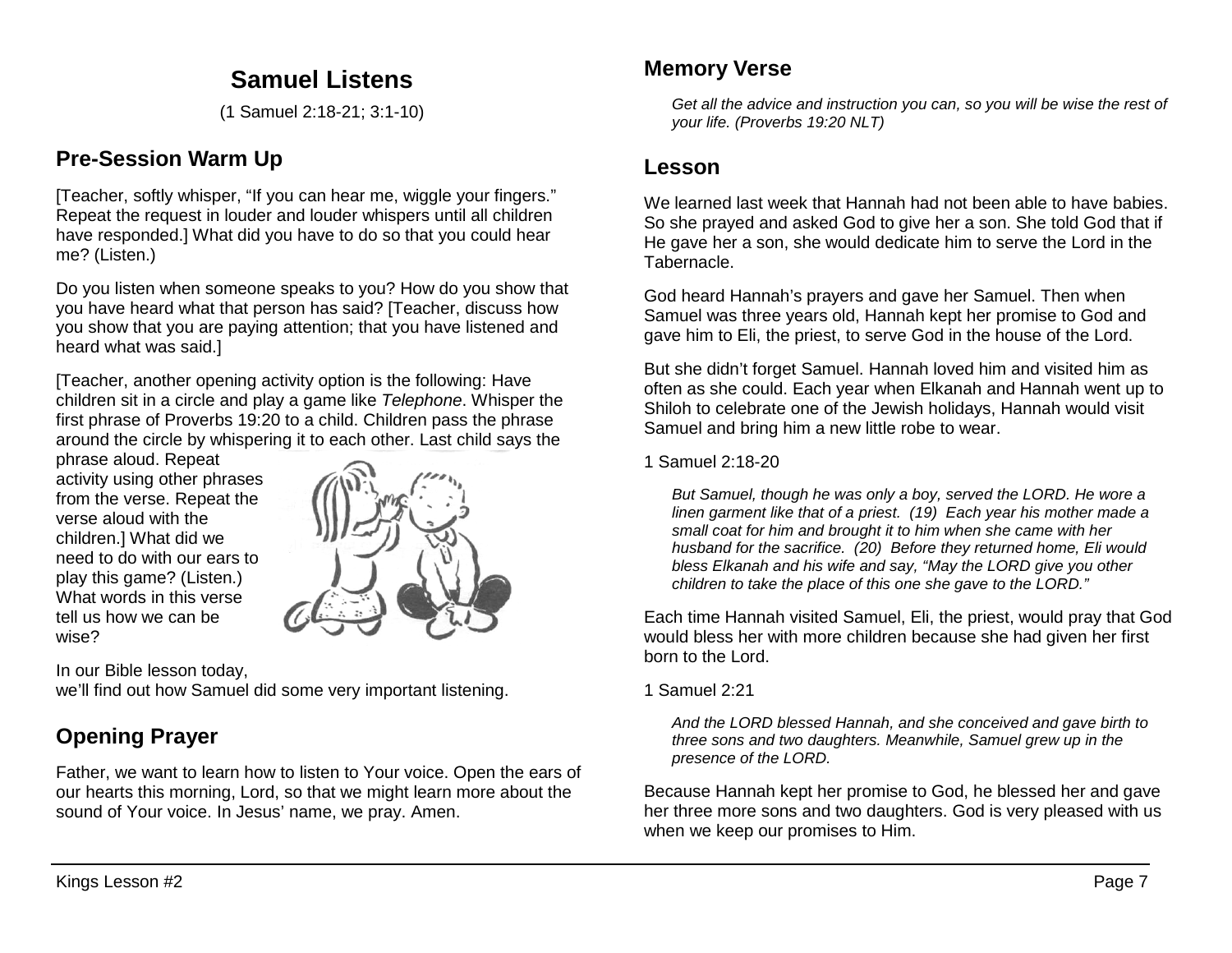Samuel was a boy now. And he spent his days helping Eli take care of the Tabernacle, making sure there was oil for the lamps and wood for the fire. He probably swept and dusted and polished everything.

1 Samuel 3:1

*Meanwhile, the boy Samuel served the LORD by assisting Eli. Now in those days messages from the LORD were very rare, and visions were quite uncommon.*

In Samuel's day, God did not speak to his people very often. Remember, this was during the period of time when the judges ruled the children of Israel. In those days, the people did not have a strong leader, so they did not have strong faith in God. And because the people did not believe and obey God, God stopped speaking to them. We have to make sure our hearts do not get so hard that we won't listen to God's word. God only speaks to those who are listening.

It is important to take time to listen to God. We hear His voice through reading the Bible. Start by reading a few verses. Then stay quiet for a few minutes and think about what you have read. If you want to "hear" what God is saying to you, you must get alone and think quietly and deeply about what you are reading.

Most of us never take the time to really listen to God speak to us. We may read a verse or two, but then we close our Bibles and run off to play or go to school. We don't really let God's word help us that day. In order to get to know God, we need to know what He is really saying to us. If you take time to think about what God is saying in His word, you can tell what He wants you to know. Next time you read the Bible, ask God to help you keep His word in your mind throughout the day.

God wanted His people to know His will in Samuel's day, too. And one night the Lord called to Samuel.

1 Samuel 3:2-4

*One night Eli, who was almost blind by now, had gone to bed. The lamp of God had not yet gone out, and Samuel was sleeping in the Tabernacle* 

*near the Ark of God. Suddenly the LORD called out, "Samuel!" "Yes?" Samuel replied. "What is it?"* 

One night, Samuel had finished all his chores and went to bed. He was almost asleep when he heard someone calling, "Samuel! Samuel!"

1 Samuel 3:5

*He got up and ran to Eli. "Here I am. Did you call me?" "I didn't call you," Eli replied. "Go back to bed." So he did.*

Eli might have thought that Samuel was just hearing things, so he told Samuel to go back to bed.

1 Samuel 3:6

*Then the LORD called out again, "Samuel!" Again Samuel got up and went to Eli. "Here I am. Did you call me?" "I didn't call you, my son," Eli said. "Go back to bed."*

It must have seemed strange to Samuel that Eli hadn't called him; he knew he had heard someone call. There was no one else in the Tabernacle. But, Samuel went back to his bed.

1 Samuel 3:7

*Samuel did not yet know the LORD because he had never had a message from the LORD before.*

Samuel didn't know the Lord and had never heard His voice before. So, he didn't know it was God speaking to him. So, once again, Samuel went back to his bed and he was about to drift off to sleep. Suddenly the same voice called again.

1 Samuel 3:8

*So the LORD called a third time, and once more Samuel got up and went to Eli. "Here I am. Did you call me?" Then Eli realized it was the LORD who was calling the boy.*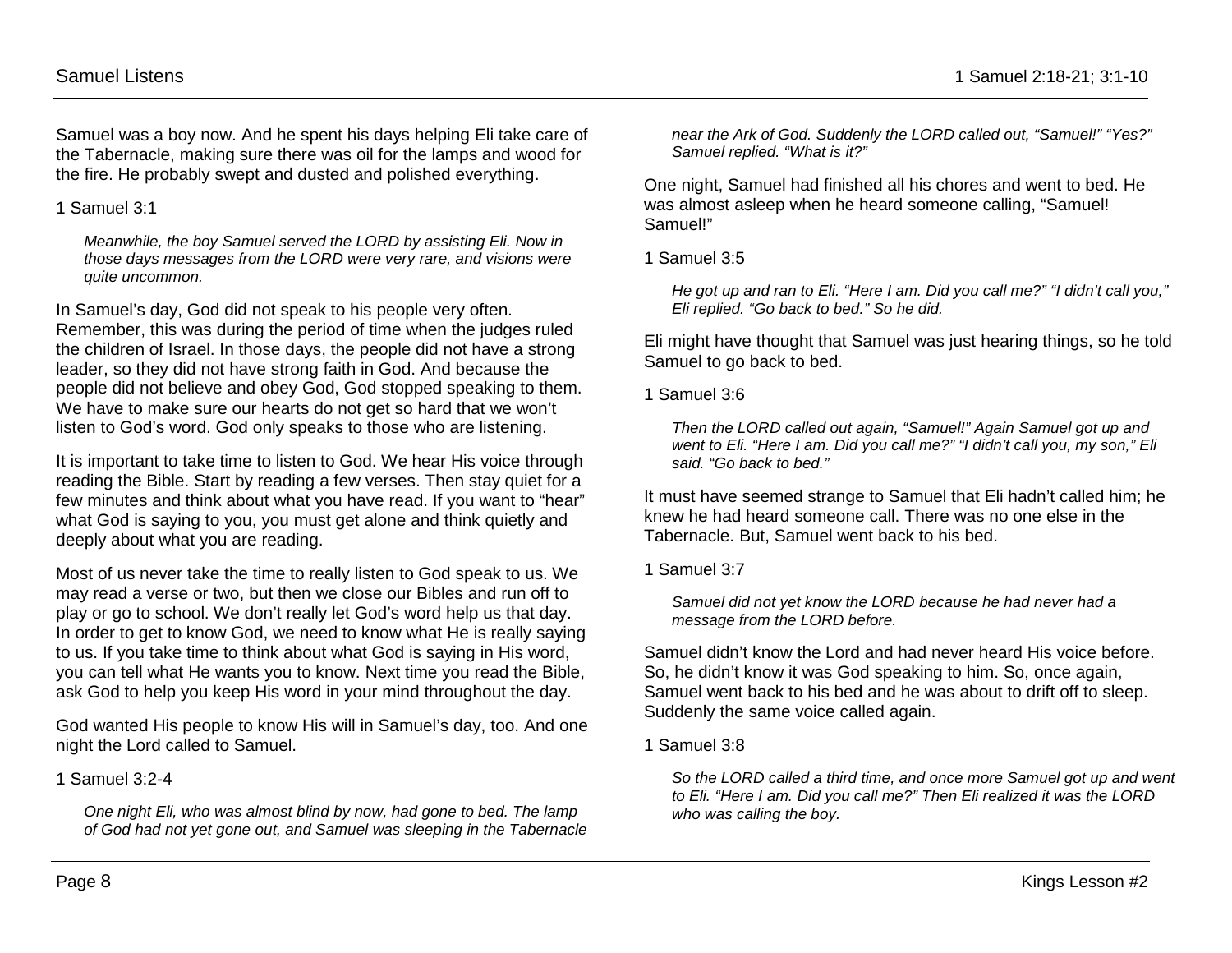Finally, Eli realizes that Samuel is not making this up, so it must be God who is trying to speak to Samuel.

1 Samuel 3:9-10

*So he said to Samuel, "Go and lie down again, and if someone calls again, say, 'Speak, LORD, your servant is listening.'" So Samuel went back to bed. And the LORD came and called as before, "Samuel! Samuel!" And Samuel replied, "Speak, your servant is listening."* 

God was speaking to Samuel! Imagine how excited Samuel must have been. It is an exciting thing to hear God's voice.

You can hear God speaking to you when you read His word. But, you have to take the time to listen. It is important for you to get into a quiet place, alone with God each time you read your Bible. Then while you are reading, ask yourself these three questions:

- 1. What does this passage of Scripture say?
- 2. What does it mean?
- 3. What is God saying to me?

[Teacher, discuss these questions with the children using the following passages:]

#### Matthew 6:19-21

*"Don't store up treasures here on earth, where moths eat them and rust destroys them, and where thieves break in and steal. Store your treasures in heaven, where moths and rust cannot destroy, and thieves do not break in and steal. Wherever your treasure is, there the desires of your heart will also be.* 

#### John 3:16

*"For this is how God loved the world: He gave his one and only Son, so that everyone who believes in him will not perish but have eternal life.* 

#### Ephesians 4:32

*Instead, be kind to each other, tenderhearted, forgiving one another, just as God through Christ has forgiven you.*

#### Psalm 95:1-3

*Come, let us sing to the LORD! Let us shout joyfully to the Rock of our salvation. Let us come to him with thanksgiving. Let us sing psalms of praise to him. For the LORD is a great God, a great King above all gods.*

You may not understand everything you read, but the more you read and think about what you are reading, the more God will open His word to you. When you take time to listen to God, He will help you understand what He wants you to know.

God's word is like a love letter written to us personally by the Lord Himself. If you got a letter from someone, you would read it as soon as you got it, right? God loves you and wants you to hear His voice. He wants to speak to you. He wants to encourage you and help you live your life in a way that is pleasing to Him. So, it is very important for you to pay attention to what He is saying to you and then to do whatever it is that He is telling you to do. To hear God's messages we must be ready to listen and to do what He tells us to do.

Samuel listened to God and obeyed him. God wants you to do the same thing each and every day.

# **Closing Prayer**

Father, thank You that you haven't left us to wonder what to do to live a life that is pleasing to You. Thank You that You have given us Your word and that You speak to us every time we read it. Lord, we want to be ready to hear to Your voice. We want to be just like Samuel who said, "Here I am" when You called his name. We want to have our ears tuned to hear Your voice. Then we want to be willing to do whatever You ask of us. In Jesus' name, we pray. Amen.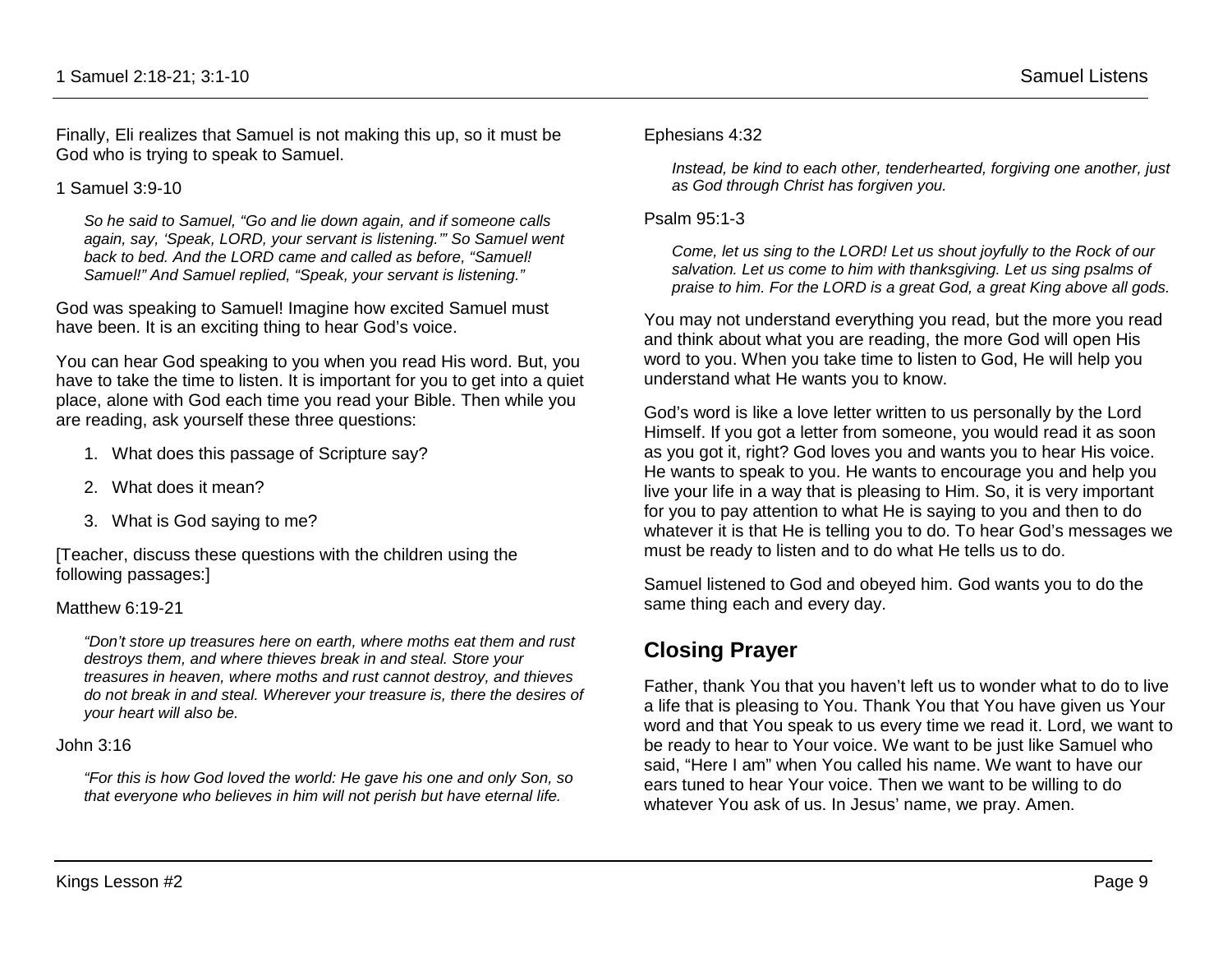## **Learning Activities**

## **Craft Corner**

### *Ear headbands*

(See pattern on last page of this lesson)

Have children cut out a left and right ear and attach them to a headband. On the headband write "I will listen to the Lord!"

### **Game Center**

### *Play this Listening Game:*

[Teacher, stand near one wall of the room and have the children line up at the opposite wall.] As I read the following story, listen for the word "lead." It's the word that's in the saying, "You can lead a horse to water, but you can't make him drink." When I say "lead," take two giant steps toward me. The person that touches the wall behind me first will get a prize. But remember, you can only move when you hear the word "lead." If you move at the wrong time, take two steps backward. Listen carefully!

[Teacher, read the following story slowly, drawing out the underlined words to make children anxious to move.]

Once there was a boy name Lee who loved to rake leaves. Lee would rake the leaves into a huge pile, lean his rake against the tree and leap into the pile. Sometimes Lee would even lead his dog, Levi, on his leash, walking around the neighborhood and picking up leaves. Then he'd lead Levi to the baseball park, where he would show off his treasures. Well, Lee's love of leaves soon caught on. Before long, all the kids in Little League were collecting, raking, and at least, jumping into piles of leaves. Lee would lead his friends on great expeditions into the forest, where they would see who could fine the biggest leaf. Lee was always in the lead!

[Teacher, reward the child who touched the wall first, or came the closest, with a treat. Then toss handfuls of wrapped candies in the air saying you think they all deserve a treat. Then gather the children in a circle and ask:]

- What were you thinking of as you listened to the story?
- Why were you so excited to move ahead?
- How were you like Samuel in this game?
- How can you show God that you're ready to listen to Him and obey?

Samuel was the same age as many of you when God spoke to him, and he went on to be a great prophet and leader of God's people. You don't need to wait until you're older to serve God – you just need to be willing to listen. I believe that God can do great things through you just as he did through Samuel.

- Or, use the following questions in a game of your choice:
- 1. What was Hannah unable to have? (A baby.)
- 2. In what way did Hannah show Samuel that she remembered him and loved him? (She took him a little robe every year.)
- 3. How did God bless Hannah for dedicating Samuel to Him? (He gave her three more sons and two daughters.)
- 4. Why was the word of the Lord rare in those days? (This was the period of the judges when they didn't have a strong leader. So, they didn't have strong faith in God. They didn't believe and obey God so He stopped speaking to them.)
- 5. What's the best way to hear God's voice speaking to you? (By reading the Word of God, the Bible.)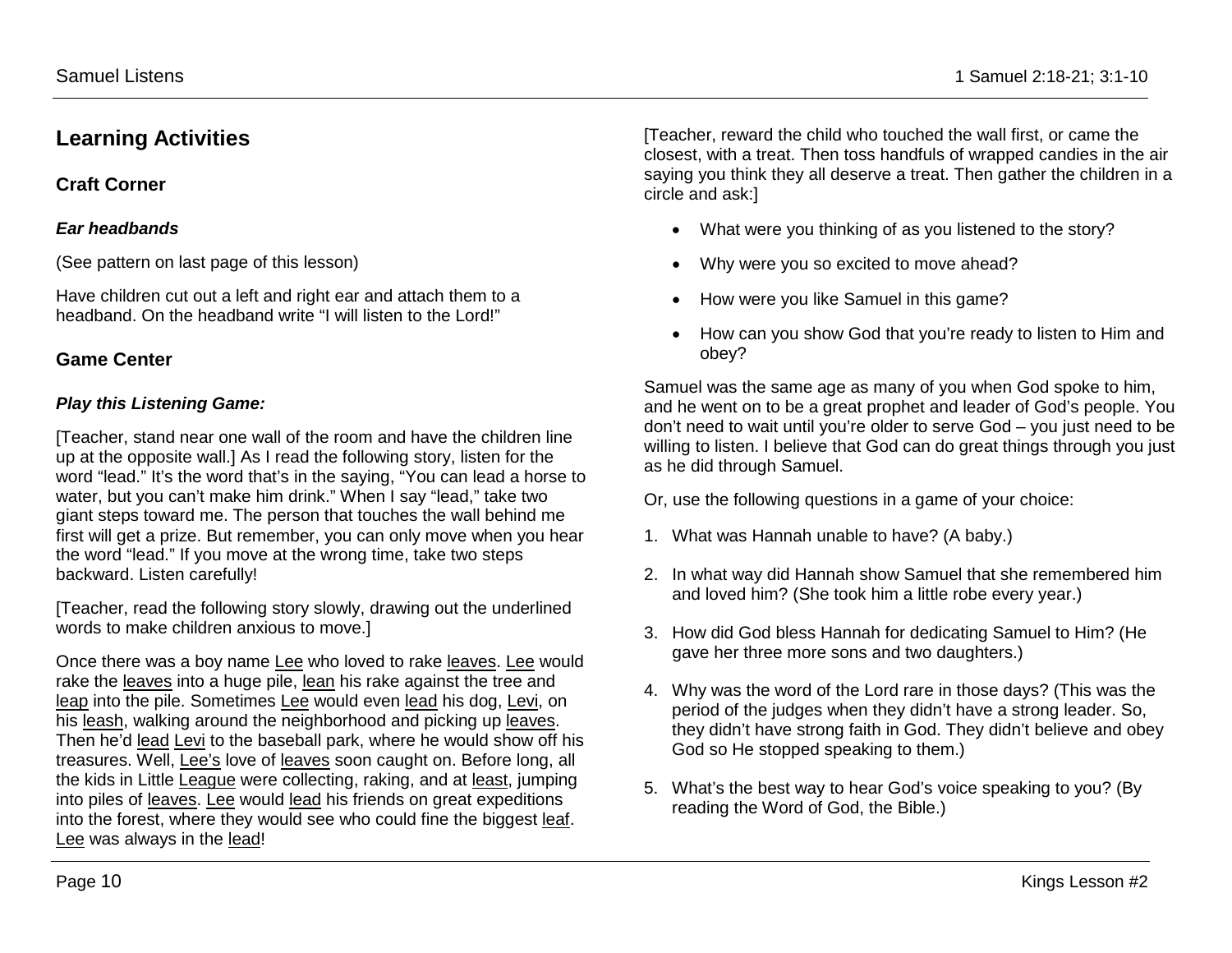- 6. What do you need to do to really listen to God's voice as you read the Bible? (You need to get alone and stay quiet and think about what you are reading.)
- 7. Why is it important to really listen to God speak to us? (So we can get to know God and know what He wants us to do.)
- 8. Why didn't Samuel know it was God speaking to him? (He didn't know God and had never heard His voice before.)
- 9. What three questions should you ask yourself every time you read the Bible? (What does it say? What does it mean? What does it mean to me?)
- 10. Who did Eli say Samuel should listen to? (God)
- 11. Why do you think Eli told Samuel to listen to God? (Eli knew God's instructions are important. Eli wanted Samuel to listen to God and obey Him.)
- 12. What did Samuel do to learn God's instructions? (Listen.)

#### *Questions regarding the memory verse:*

Read Proverbs 19:20 aloud with the children and ask:

- 13. What does this verse tell us to do? (Listen to advice and accept instruction.)
- 14. What are some ways we can learn about God's instructions? (Listen to Bible stories, read Bible verses, talk to parents or teachers about God, listen to Christian music, or pray.)
- 15. Which word in Proverbs 19:20 tells what you will be if you listen to advice and instruction? ("Wise.")
- 16. What are some instructions God wants us to obey? (Be kind, tell the truth, help others, or be thankful for what you have.)
- 17. How can we be wise? (Listen to advice and accept instruction.)
- 18. In order to become wise, who or what can we listen to for advice and instructions? (Parents, teachers, the Bible, a pastor, grownups who love God, or friends who make good choices.)
- 19. What can we do to learn about God's instructions? (Read verses in the Bible, ask parents or teachers for help understanding what the Bible says, listen to Bible stories, and ask God to help us learn.)